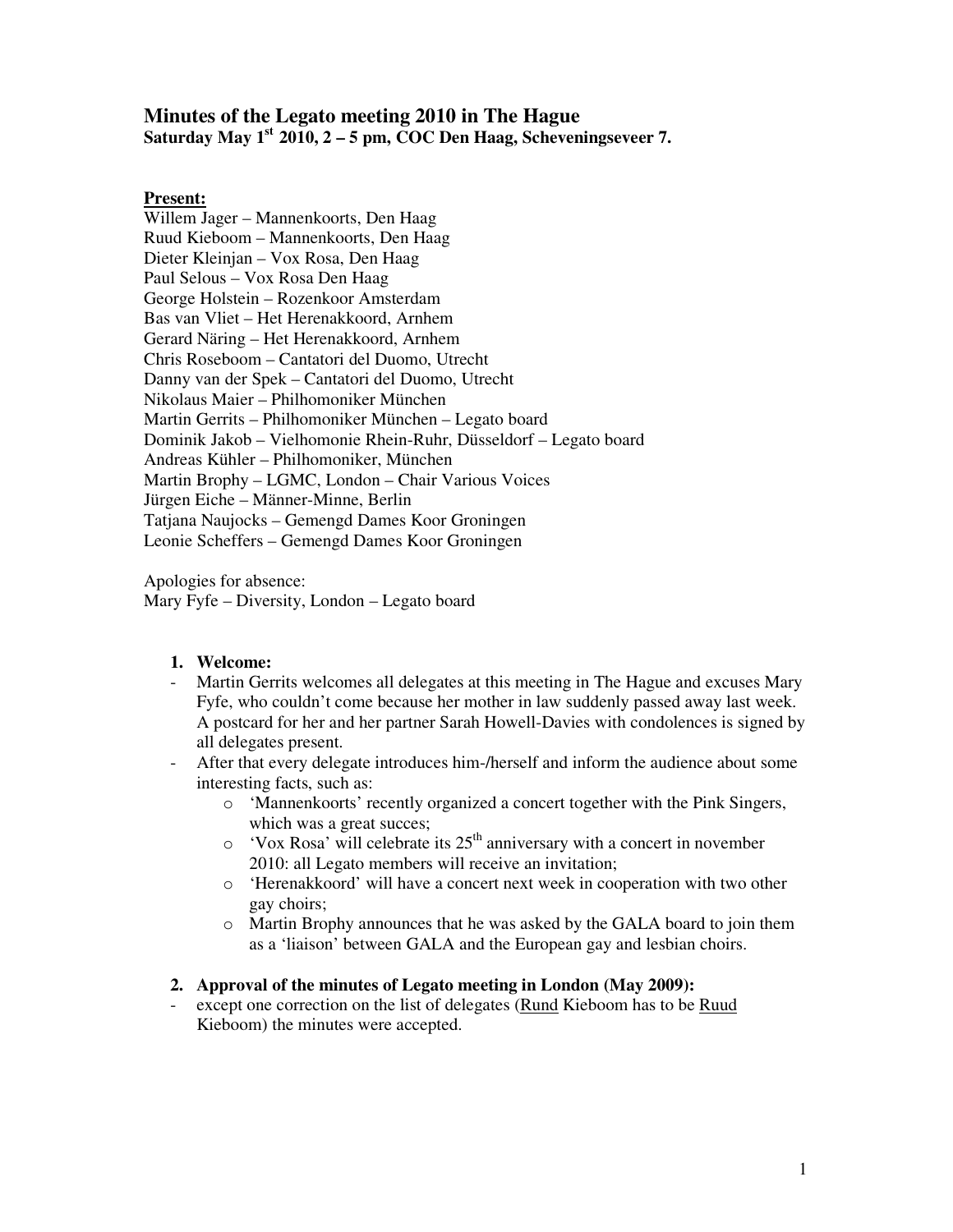### **3. Report from the board:**

- At the moment Legato has 62 members (altogether about 1900 singers); recently the following choirs attended Legato: Manchester Lesbian and Gay Chorus (UK), Querchorallen (Berlin/GER) and WEIBrations (Karlsruhe/GER). Heartchor (Berlin/GER) ceased to exist as a choir and therefore its Legatomembership came to an end
- Legato received  $\epsilon$  10.000,-from Berlin (out of the income of Various Voices 2001): according to the written agreement between Various Voices Berlin and Legato this amount may be used as a short-term-loan for the choir(s) that organize the next VV festival(s). The choir(s) that receive(s) the loan has/have to pay it back as soon as money starts to come in from registered choirs (at the latest before the start of the festival):
	- o Legato used to have a financial reserve but that amount was spent during Various Voices Paris.
- Legato website: Martin Gerrits is working on a new website; until this will be finished he will also manage the current site.
- Financial report (Dominik Jakob): The receivings minus the expenses of Legato in the year 2009 amounted to a total of  $\epsilon$  10.380,09 and can be split up as follows:

### **Income/receivings**

|                 | <b>Donation Berlin</b> | € | 10.000,00 |
|-----------------|------------------------|---|-----------|
| $\circ$         | Membershipfees         | € | 465,00    |
|                 | Interest               | € | 7.59      |
| <b>Expenses</b> |                        |   |           |
|                 | Homepage               | € | 54,84     |
|                 | Solicitor              | € | 28,56     |
|                 | Bank charges           | € | 9,10      |

The current account as of 31 december 2009 amount to a total of  $\epsilon$  14.524,17.

### **4. Various Voices Festival 2013:**

- In spite of several attempts of the Legato board to find candidates for the organisation of Various Voices 2013 not a single choir yet applied. Thus the big question at this moment is 'how to inspire a choir (or several choirs) to apply for this challenging job'.
- In the opinion of the present delegates one of the problems in finding candidates is the assumed fear that Various Voices 2013 has to 'equalize' VVL, which definitely never has been the intention of Legato and/or VVL!
- Martin Brophy, executive chairman of VVL: finally the evaluationreport of VVL is finished and will soon be published on the VVL-website: this document can be very helpful to possible organizers in making a projectplan, making decisions about what to do and (even more important) what not to do (lots of plans in London were cancelled a few month before the actual festival because of logistic and financial problems), how to cope with funding and merchandising (which was not succesfull in London), what is important (such as hiring a projectdirector for at least 12 month, which will cost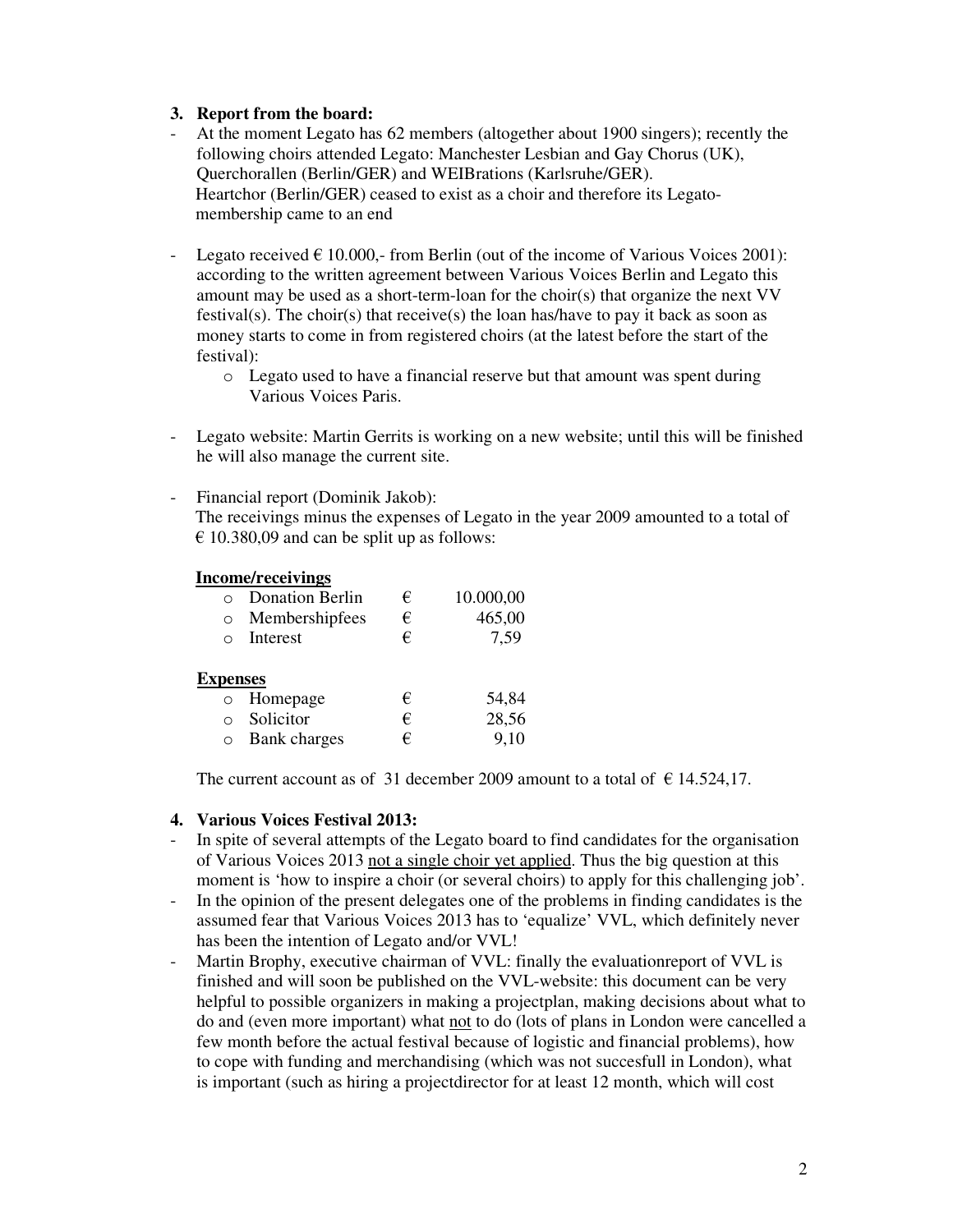approximately  $\epsilon$  40.000,-) and what possible pitfalls are (sudden drop out of keyfigure, post-festival dip):

- o Martin Brophy is willing to share his experince with the upcoming organizers (which is an offer, not an obligation): therefore the VVL-organisation has become a 'permanent organisation' that changed its name into 'Fruitvox' so all the experience of organizing VVL can be used again as a help for any kind of organisation that is looking for support.
- o Talking about finances: VVL wil donate  $\epsilon$  6000, to Legato:  $\epsilon$  3000, as cash and  $\epsilon$  3000,- as a support for the organizers of the next VV festival.
- Gerard Näring asks if  $\epsilon$  13.000,- will be enough as a seed-capital: Martin Brophy: VVL started with  $\epsilon$  12.000,- and in the beginning expenses aren't very high; most of the payments will have to be made 9-12 months before the start of the festival.
- A discussion follows about how the next VV Festival should be organized: generally spoken there were as many opinions as there were delegates (minimize the amount of choirs/only European choirs etc etc), but finally there was consensus about the following issues:
	- o because at this moment no candidates are available, first thing to do is 'find some';
	- o to find candidates all Legato members need to be approached, preferably not only the boardmembers but every single choirmember (if the board isn't interested you cannot expect them to inspire their members);
	- o when approaching all members, Legato has to make completely and unmisunderstandingly clear that VV 2013 is an independant festival, with its own characteristics and space for the own ideas of the organizing choir(s) and not a 'lookalike'of VV London;
	- o Legato has to offer support in different ways: financial, logistic and moral and has to function as backup<sup>1</sup> and 'oracle' and last but not least
	- o the next Various Voices Festival does not necessarily has to be held in 2013; if there are candidates who are willing to organize VVL in 2014 we should accept that offer.

So it was decided that there will be an 'inspiring advertising document/mail/letter/…' with all the above mentioned issues that will be sent to all Legato members and to all the participants of VVL:

- Tatjana Naujocks volunteered to make a preliminary design (within 2-3 weeks and in English first) which she will mail to Paul Selous and Martin Brophy (for language control and advertising control☺),
- in the meantime (within 2 weeks) Danny van der Spek will arrange a Various Voicesaccount on Facebook, so it will be easier to send a mail to a large group of people in one single action;
- after that VVL will send a mail to all partipants of London 2009 with the announcement that:
	- a. the evaluationdocument of VVL is published on the VVL-website and
	- b. that there is a Facebook account of Various Voices which can be visited and reacted to.

To avoid double mailings to some members, Martin Gerrits will send the e-mail addresses of the Legato-members to Martin Brophy so all addresses can be checked.

-

<sup>&</sup>lt;sup>1</sup> for example: making a standard registrationform and/or a standard plan of action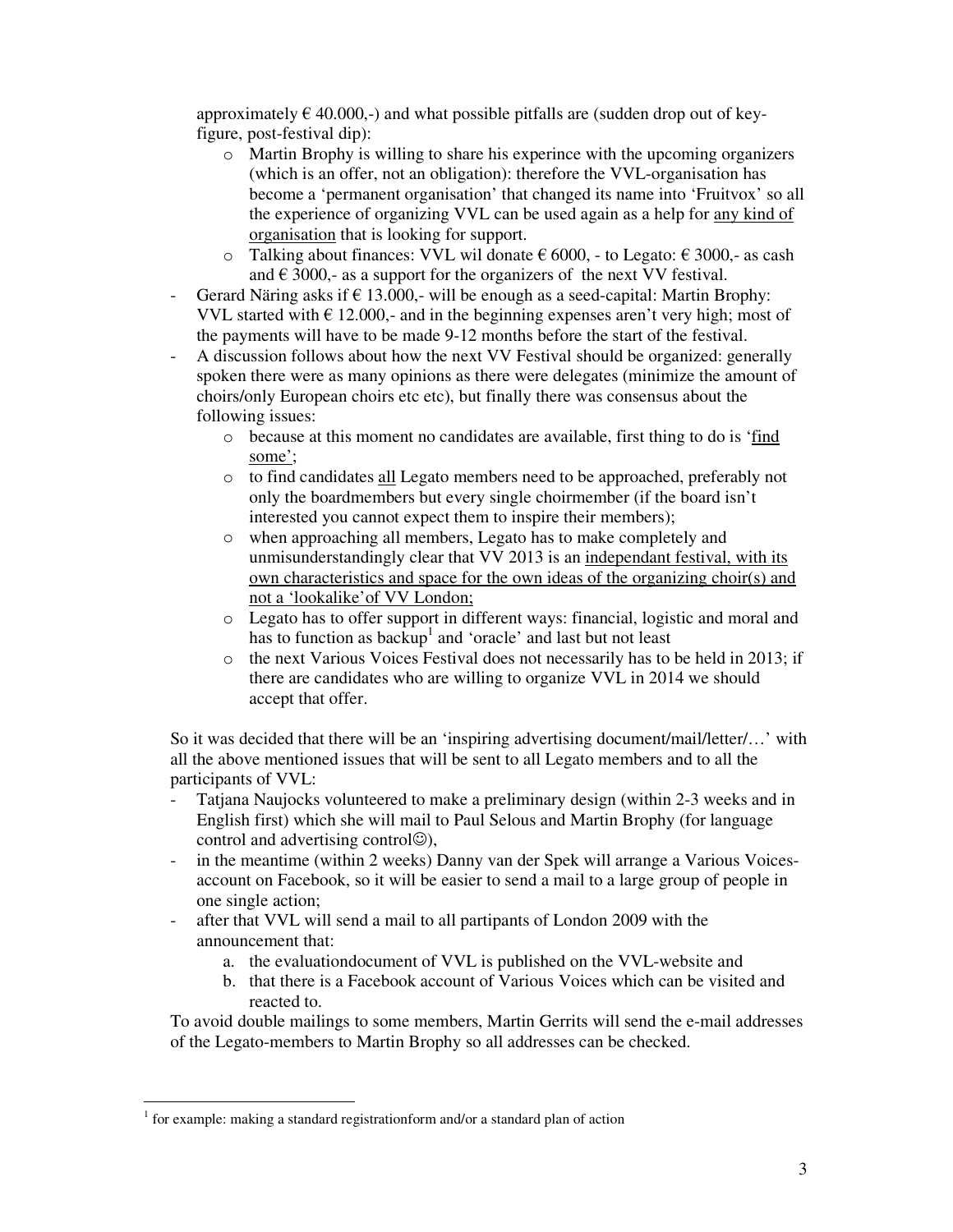After that the 'advertising document' will be sent to all Legato- and VVL-choirs by a Facebook- invitation with the announcement that interested choirs can get in contact with Martin Brophy to talk over their plans and what kind of help they will need to reach their goals.

## **5. Time and place for the next Legato meeting:**

The next meeting should be in November 2010 so decisions can be made about the next Various Voices: either there will be candidates for the organisation at that time or Legato has to think about a 'plan B'.

If any choir indeed has shown interest, it can be invited to the next Legato-meeting to set up/make a plan of action, but because this isn't guaranteed all delegates should think about a 'plan B' between now and November 2010.

Jürgen Eiche will try to persuade his choir to organize the next Legato meeting in Berlin: he will let us know the outcome a.s.a.p.!

[Note: the next Legato-meeting will presumably be held in the weekend of November  $13<sup>th</sup>/14<sup>th</sup>$  2010 in Berlin (information May 9<sup>th</sup> 2010)]

## **6. Other business:**

- It seems necessary to promote Legato as an institution which you can rely on in all kind of questions concerning (activities of ) your choir and not only as a group of choirs that once in a while supports the organisation of the Various Voices festival! For example:
	- o advising chorusses in organizing smaller (international) festivals,
	- o offer workshops on whatever issues usefull for a choir.

Note Tatjana: maybe we could discuss this issue during the next meeting and in the meantime think about how to get this work?

- Raising the annual fee: last year the Legato board was ordered to come forward with proposals to raise the annual fee for the members. Because in the meantime the financial situation has improved, the raise doesn't seem necessary anymore at this moment: in spite of that the delegates still think the raise should be carried out because Legato then will be able to contibute more to less fortunate choirs and/or all kind of activities:
	- o this issue will be discussed again at the next meeting! Maybe it's an option to let the first year of membership be for free.
- Music Library: the idea has been proposed that alle Legato members should list their repertoire on their website so Legato can combine all these lists into one 'music library' available for all choirs (for getting ideas etc): the delegates agree with this idea, with one marginal comment: because choirs in most countries have to pay for sheet music choirs better do not list any repertoire which is used 'illegal'.
	- o what every choir should know: not only the sheet music you want to use as a choir has to be payed for, the same counts for midi-files made of this sheet music!
- Last but not least: Martin Gerrits says a warm thank you to the hosts of this afternoon, Vox Rosa and Mannenkoorts, for organizing this meeting and for all the catering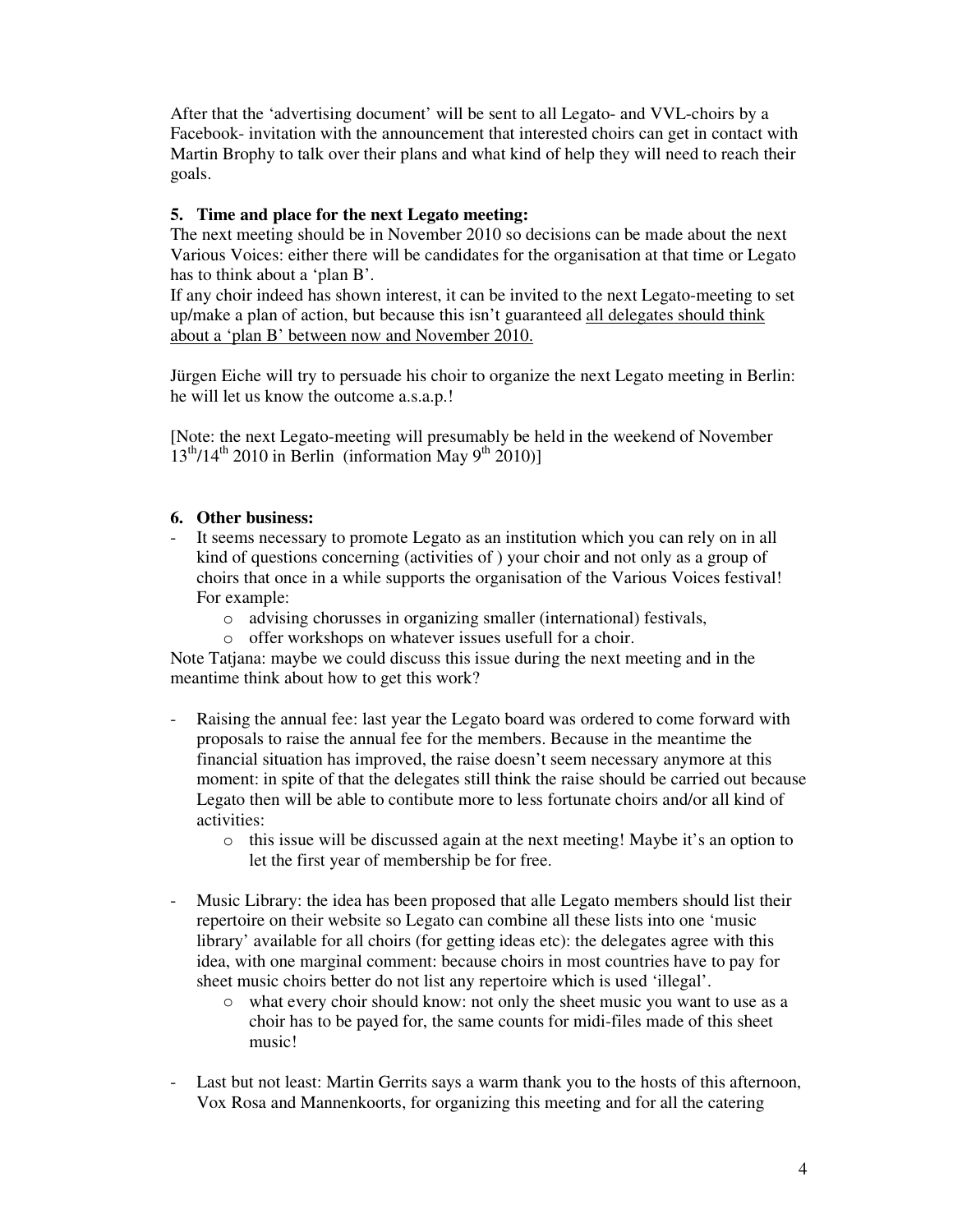(lunch, coffee, cake and dinner) and shows his gratitude by handing out a little present from the bavarian capital München.to Dieter Kleinjan and Willem Jager as representatives of the hosting choirs.

Chair:

**Martin Gerrits** 

M. Jun's Signed:

Minutes:

Tatjana Naujocks

Signed: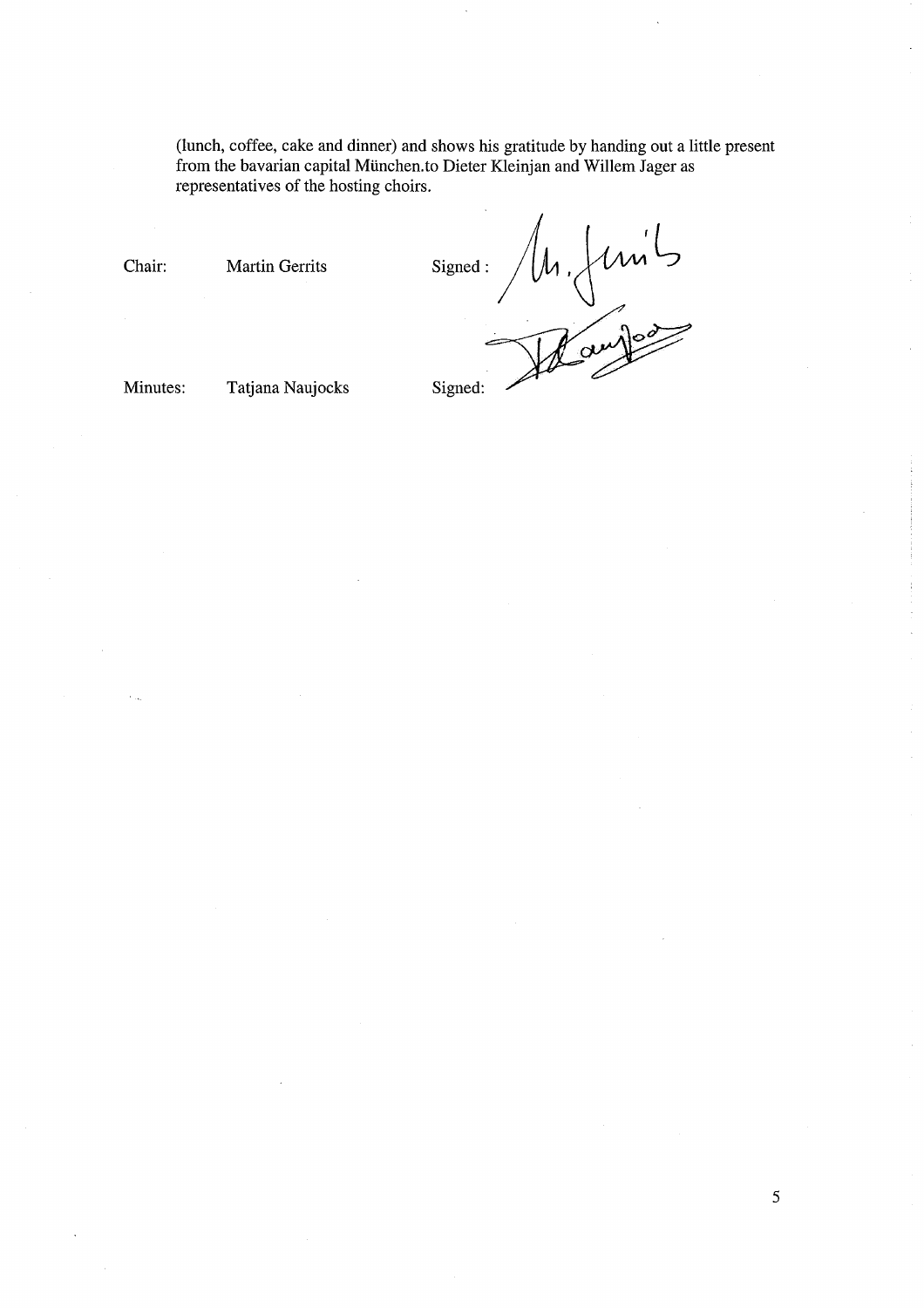# **Protokoll vom Legato-Treffen 2010 in Den Haag Samstag, 1. Mai , 14.00h COC Den Haag, Scheveningseveer 7**

## **Anwesend:**

Willem Jager – Mannenkoorts, Den Haag Ruud Kieboom – Mannenkoorts, Den Haag Dieter Kleinjan – Vox Rosa, Den Haag Paul Selous – Vox Rosa, Den Haag George Holstein – Rozenkoor, Amsterdam Bas van Vliet – Het Herenakkoord, Arnhem Gerard Näring – Het Herenakkoord, Arnhem Chris Roseboom – Cantatori del Duomo, Utrecht Danny van der Spek – Cantatori del Duomo, Utrecht Nikolaus Maier – Philhomoniker München Martin Gerrits – Philhomoniker München – Legato board Dominik Jakob – Vielhomonie Rhein-Ruhr, Düsseldorf – Legato board Andreas Kühler – Philhomoniker München Martin Brophy – LGMC, London – Chair Various Voices London Jürgen Eiche – Männer-Minne, Berlin Tatjana Naujocks – Gemengd Dames Koor Groningen Leonie Scheffers – Gemengd Dames Koor Groningen

Entschuldigt: Mary Fyfe – Diversity, London – Legato board

## **1. Begrüßung:**

- Martin Gerrits begrüsst alle Anwesenden zu diesem Treffen in Den Haag und entschuldigt Mary Fyfe, die nicht anwesend sein kann wegen des plötzlichen Todes ihrer Schwiegermutter vor einer Woche. Die Anwesenden unterschreiben alle eine Karte an Mary und ihrer Partnerin Sarah Howell-Davies.
- Dann stellen alle Anwesenden sich kurz vor und teilen den Anderen einige interessante Fakten mit:
	- o 'Mannenkoorts' hatte vor kurzem ein gemeinsames Konzert mit den Pink Singers, das Konzert verlief erfolgreich;
	- o 'Vox Rosa' feiert seinen 25. Geburtstag mit einem Konzert im November dieses Jahres: alle Legato Mitglieder bekommen noch eine Einladung;
	- o 'Herenakkoord' gibt nächste Woche ein Konzert in Zusammenarbeit mit zwei anderen Homo-Chören;
	- o Martin Brophy teilt mit dass der GALA-Vorstand ihn gebeten hat sich ihnen anzuschliessen als eine Art 'Link' zwischen GALA und den Europäischen Homo/Lesbo Chören.
- **2. Genehmigung des Protokolls des letzten Treffen in London (Mai 2009):**
- Mit Ausnahme einer kleinen Abänderung in der Teilnehmerliste (Rund Kieboom muss Ruud Kieboom sein) wird das Protokoll genehmigt.

## **3. Bericht des Vorstandes:**

- Die Zahl der Legato Mitglieder beläuft sich im Augenblick auf 62 (insgesamt rund 1900 Sänger(innen)); neue Anmeldungen im letzten Jahr: Manchester Lesbian and Gay Chorus (UK), Querchorallen (Berlin/GER) und WEIBrations Karlsruhe/GER).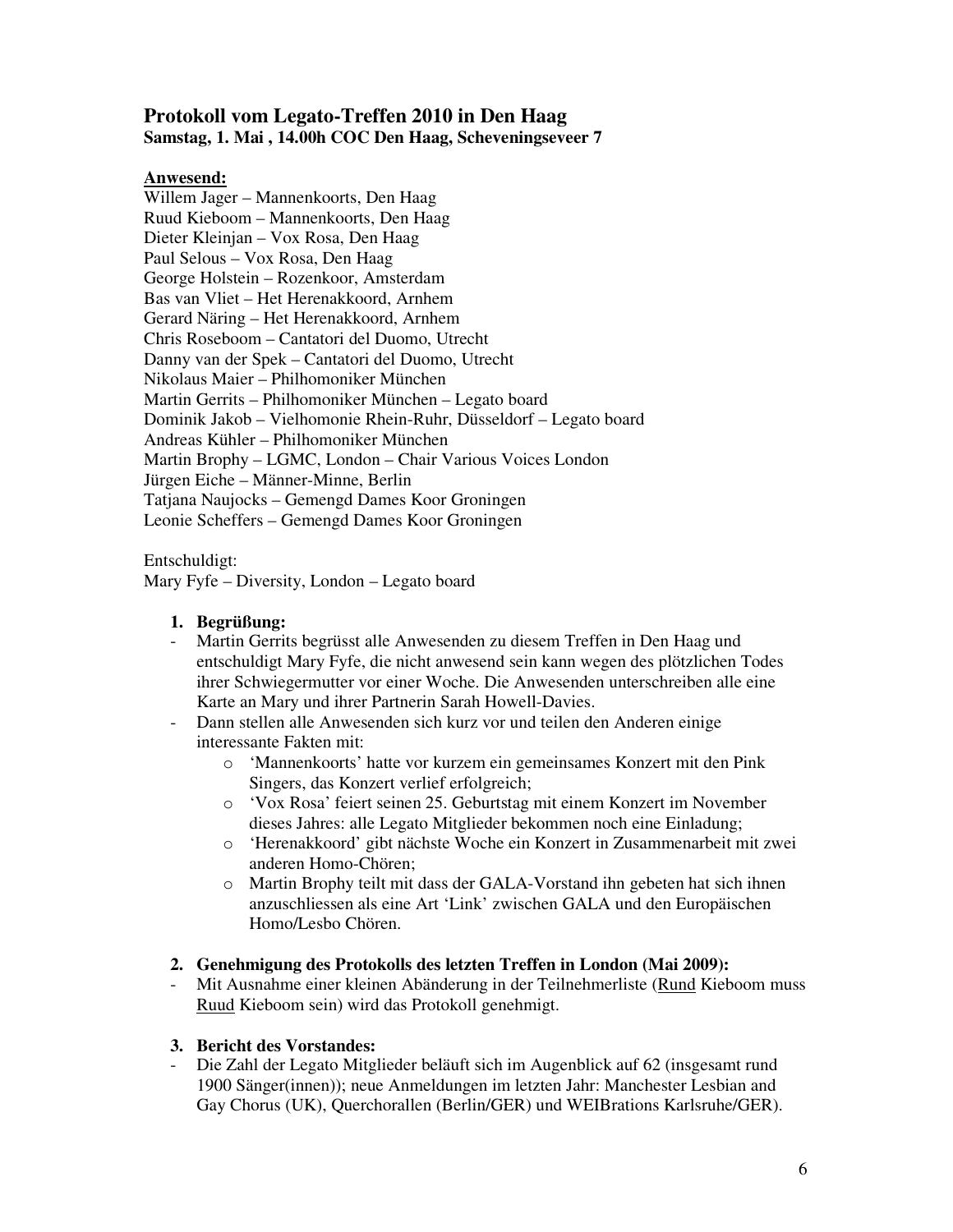- Der 'Berliner Heartchor' (Berlin/GER) hat sich aufgelöst und seine Mitgliedschaft im letzten Jahr beendet.
- Legato hat eine Spende von  $\epsilon$  10.000,- von Berlin bekommen (aus den Einnahmen von Various Voices Berlin); laut einer schriftlichen Vereinbarung zwischen Various Voices Berlin und Legato, darf dieser Betrag nur als 'Kurzzeit-Darlehen' genutzt werden für den Chor/die Chöre, die die nächsten VV Festivals organisieren. Das Darlehen muss an Legato zurückgezahlt werden sobald Einkünfte von den Teilnehmern empfangen werden (spätestens vor Anfang des Festivals):
	- o Legato hatte früher auch eigene Reserven, die sich durch Various Voices Paris leider verringert haben.
- Legato Homepage: Martin Gerrits ist damit beschäftigt eine neue Homepage zu entwickeln. Bis dahin verwaltet er auch die heutige Homepage.
- Finanzbericht von Dominik Jakob: Die Einnahmen minus Ausgaben von Legato in 2009 beliefen sich auf € 10.380,09 und teilen sich wie folgt auf:

### **Einnahmen**

|          | Spende Berlin      | € | 10.000,00 |  |  |
|----------|--------------------|---|-----------|--|--|
| $\circ$  | Mitgliederbeiträge | € | 465,00    |  |  |
|          | Zinsen             | € | 7,59      |  |  |
|          |                    |   |           |  |  |
| Ausgaben |                    |   |           |  |  |
|          | Homepage           | € | 54,84     |  |  |
|          | Notar              | € | 28,56     |  |  |
|          | Bankgebühren       | € | 9,10      |  |  |

Das Guthaben per 31.12.2009 belief sich auf  $\epsilon$  14.524,17

### **4. Various Voices Festival 2013:**

- Trotz mehreren Versuchen des Legato-Vorstandes Kandidaten für die Organisation von Various Voices 2013 zu finden, hat sich bis jetzt kein einziger Chor gemeldet. Also bleibt die Frage: 'wie motivieren wir einen oder mehrere Chöre diese Herausforderung anzunehmen'.
- Der Meinung der Anwesenden nach liegt der Grund dieses Problemes darin dass die Legato-Mitglieder meinen dass Various Voices 2013 VV London gleichen oder sogar überbieten sollte. Nachdrücklich sei an dieser Stelle aber nochmals gesagt, dass das niemals der Sinn der Sache gewesen ist!
- Martin Brophy, Festivaldirector von VVL: gerade ist der Evaluationsbericht von VVL fertiggestellt worden und dieser wird in Kürze auf de VVL Homepage veröffentlicht. Die Evaluation kann 'Organisations-Bewerbern' behilflich sein bei der Erstellung eines "Drehbuches", beim Treffen der richtigen Entscheidungen (was tun und vor allem was nicht, in London konnten einige Pläne letztendlich doch nicht realisiert werden aus logistischen und finanziellen Gründen), bei der Finanzierung und dem Merchandising (was in London nicht nach Zufriedenheit verlief), beim Feststellen von dem was wichtig ist (z.B. die Einstellung eines 'Projectdirectors' für mindestens 12 Monate, was um die  $\epsilon$  40.000,- kosten wird) und welchen Problemen man vorsorgen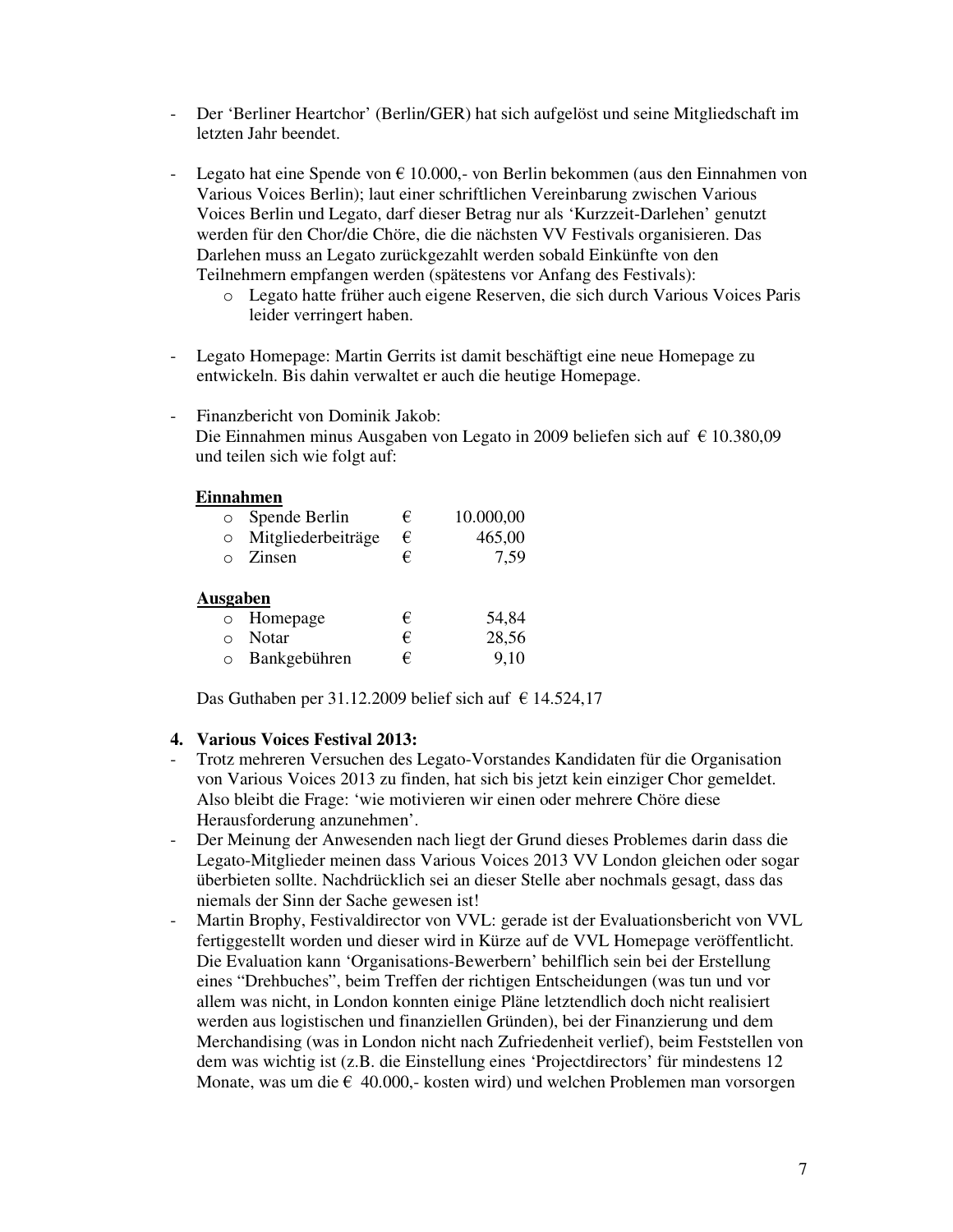sollte (z.B. wenn Personen an Schlüsselstellungen plötzlich ausfallen oder die 'Post-Festival Müdigkeit' aufttritt):

- o Martin Brophy ist bereit, seine bei der Organisation von VVL gesammelten Erfahrungen anderen Organisatoren von Festivals (auch denen von VV 2013) zur Verfügung zu stellen (das ist ein Angebot, keine Pflicht): zu diesem Zweck ist die VVL-Organisation eine permanente Organisation geworden mit dem Namen 'Fruitvox'. Auf diese Weise bleiben alle Erfahrungen erhalten und können auf's Neue genutzt werden!
- o Übrigens: die VVL-Organisation hat beschlossen Legato € 6000, zu spenden: € 3000,- in bar und € 3000,- als Unterstützung der Organisatoren des nächsten VV Festivals.
- Gerard Näring fragt, ob  $\epsilon$  13.000,- als Startkapital genügen: Martin Brophy: VVL hat mit € 12.000,- angefangen und die Auslagen sind am Anfang noch nicht so hoch; die meisten Unkosten müssen 9-12 Monate vor dem Festival gezahlt werden.
- Danach folgt die wichtigste Diskussion des Tages, nämlich wie das nächste VV Festival organisiert werden kann/soll und dabei gab es ungefähr genauso viele Meinungen wie Anwesende (eine Minimum Anzahl von teilnehmenden Chören/nur Europäische Chöre/usw. usw), aber am Ende waren alle einer Meining was folgende Punke angeht:
	- o da es im Augenblick keine Kandidaten gibt, müssen diese als Erstes gefunden werden;
	- o um Kandidaten zu finden müssen alle Legato-Mitglieder 'angesprochen' werden und zwar nicht nur die jeweiligen Vorstände der Chöre sondern alle Chormitglieder denn wenn der Vorstand schon kein Interesse zeigt, wie kann er dann seine Mitglieder anspornen;
	- o beim 'Ansprechen' der Chöre/Chormitglieder muss allen noch einmal unmissverständich klar gemacht werde dass VV 2013 ein neues, unabhängiges Festival werden soll mit eigenen Charakteristiken und Raum für die Ideen der Organisatoren und keine Kopie van VV London;
	- o auch sollte Legato den Kandidaten seine Unterstützung anbieten und zwar auf verschiedenen Ebenen: finanziell, logistisch und 'moralisch' und sollte als Backup<sup>2</sup> und als Ratgeber agieren, und last but not least
	- o das nächste Various Voices Festival muss nicht unbedingt in Jahre 2013 stattfinden; sollte sich ein Chor melden der das Festival ein Jaher später organisieren möchte, sollten wir dieses Angebot annehmen!

Also haben die Anwesenden beschlossen eine(n) 'inspirierenden Werbebrief/Werbemail aufzustellen mit allen oben genannten Punkten der an alle Mitglieder von Legato (Chöre und individuelle Sänger(innen)) und an die Teilnehmer von VVL geschickt wird:

- Tatjana Naujocks hat sich bereit erklärt innerhalb von  $2 3$  Wochen ein erstes (englisches) Konzept anzufertigen, das sie erst einmal zu Paul Selous und Martin Brophy mailt (zur Kontrolle van Sprache und 'Merchandising-effects'),
- in der Zwischenzeit (innerhalb von 2 Wochen) wird Danny van der Spek einen Various Voices-Account innerhalb 'Facebook' einrichten damit grosse Gruppen von Personen mit einem Tastendruck erreicht werden können;
- danach wird die VVL-Organisation eine Mail an alle VVL Teilnehmer schicken in der angekündigt wird:

<sup>-</sup><sup>2</sup> zum Beispiel: herstellen von standard 'Anmeldeformularen' und/oder Drehbüchern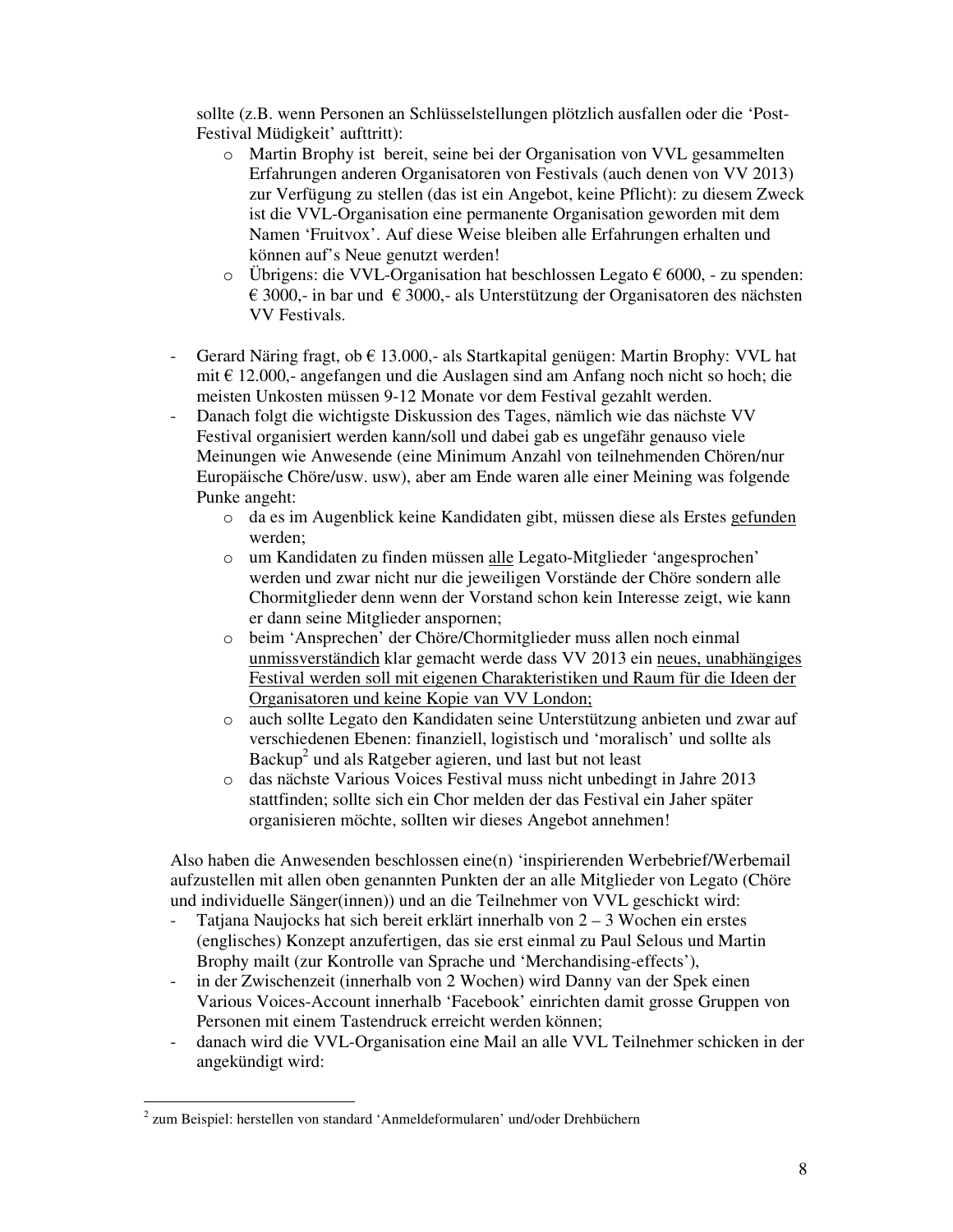- a. dass der Evaluationsbericht von London 2009 auf der VVL Homepage publiziert wurde und
- b. dass es einen VV-Account innerhalb Facebook gibt der besucht werden kann und auf den man reagieren kann;

Damit die Legato-Mitglieder den 'Werbebrief' nicht mehrere Male bekommen, wird Martin Gerrits die E-mail Adressen der Legato-Mitglieder an Martin Brophy schicken, damit dieser die Adressen abgleichen kann.

- sobald das getan ist wird der 'Werbebrief' über eine Facebook- Einladung verschickt mit der Mitteilung dass interessierte Chöre sich mit Martin Brophy in Verbindung sezten können um ihre eventuellen Pläne und die dabei benötigte Unterstützung zu besprechen.

### **5. Termin für das nächste Legato-Treffen:**

Das Treffen sollte im November dieses Jahres sein damit dann weitere Entscheidungen über das nächste VV Festival getroffen werden könnens: entweder haben sich dann Kandidaten gemeldet oder Legato muss dann über einen 'Plan B' nachdenken. Sollten sich zu der Zeit wirklich Kandidaten gemeldet haben sind diese herzlich zum Treffen im Novenber eingeladen um ihre Pläne und/oder ein Drehbuch zu besprechen. In der Zwischenzeit sollten die Anwesenden aber schon einmal nachdenken über einen Plan B.

Jürgen Eiche wird versuchen seinen Chor zu überreden das Legato-Treffen im November in Berlin zu organisieren und wird uns möglichst schnell darüber informieren.

[Anmerkung: das nächste Legato-Treffen wird voraussichtlich am 13./14. November 2010 in Berlin stattfinden (Stand 9.5.2010)]

### **6. Sonstiges:**

- Es erscheint den Anwesenden wichtig, Legato viel mehr als ein Institut zu 'fördern' an das man sich mit verschiedenen Fragen/Ideen den eigenen Chor und dessen Aktivitäten betreffend, wenden kann und nicht nur als 'Gruppe von Chören die einmal in 4 Jahren die Organisation von Various Voices unterstützt', zum Beispiel:
	- o durch Mitglieder-Chören mit Ratschlägen beizustehen bei der Organisation van kleineren (internationalen) Festivals oder
	- o durch verschiedene Workshops anzubieten, die für Chöre interessant sein können.

Bemerkung Tatjana: wielleicht sollten wir dieses Thema während des nächsten Treffens besprechen und in der Zwischenzeit darüber nachdenken wie dieser Vorschlag realisiert werden könnte.

- Erhöhung des Jahersbeitrages: beim Treffen in London wurde der Legato-Vorstand beauftragt, Vorschläge zu entwickeln, den Jahresbeitrag für Legato-Mitglieder zu erhöhen. Da sich die finanzielle Lage im Augenblick aber gebessert hat, erscheint eine Erhöhung nicht mehr akut notwendig zu sein: trotzdem sind die Anwesenden der Meinung, dass eine Erhöhung durchgeführt werden sollte, damit Legato besser in der Lage ist 'ärmere' Chöre und/oder verschiendene Aktivitäten zu unterstützen:
	- o dieses Thema wird im November erneut besprochen; als Vorschlag wird genannt, dass das erste Mitgliedjahr umsonst sein könnte…..